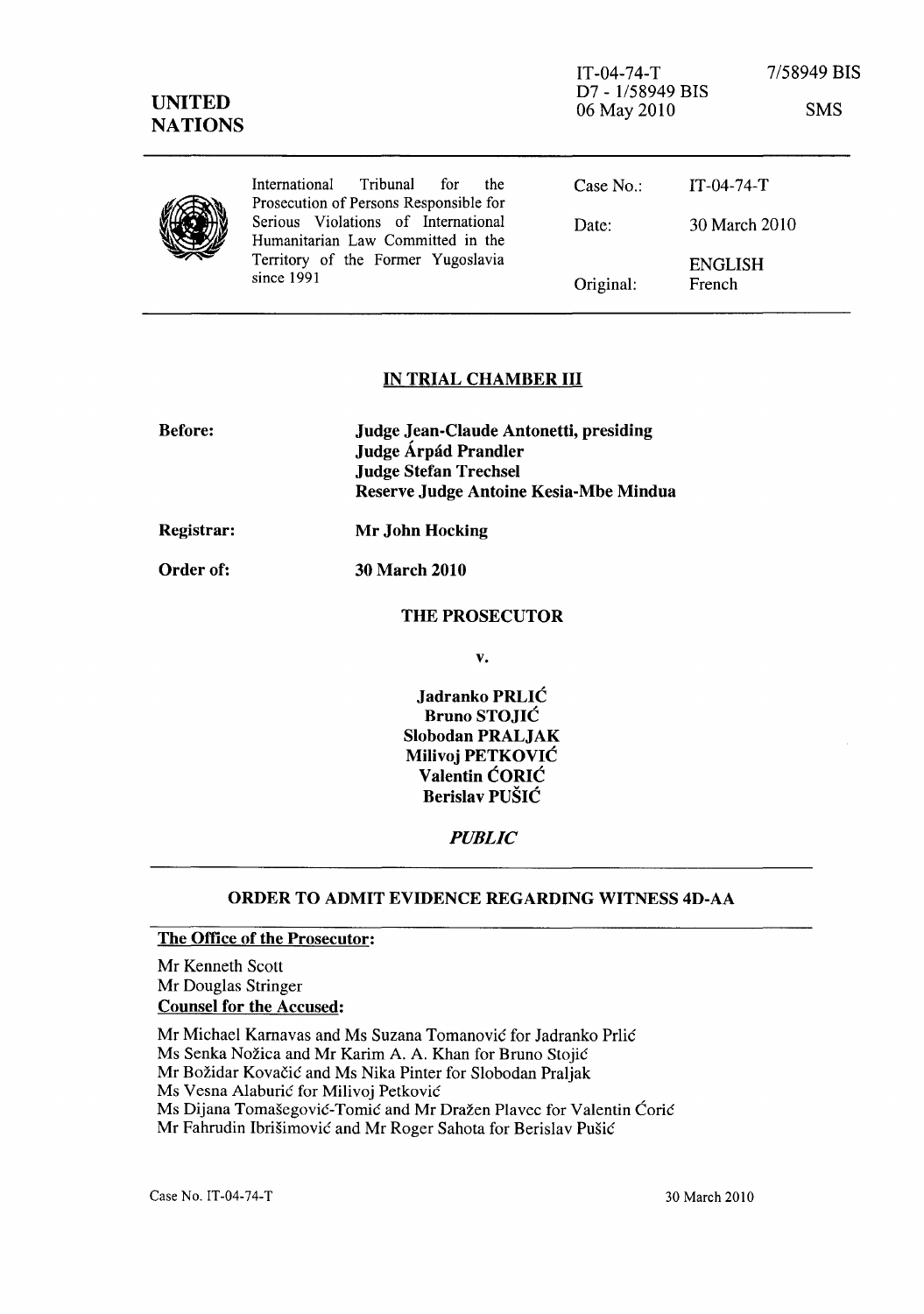**TRIAL CHAMBER III** ("Chamber") of the International Tribunal for the Prosecution of Persons Responsible for Serious Violations of International Humanitarian Law Committed in the Territory of the Former Yugoslavia since 1991 ("Tribunal"),

**NOTING** the request for the admission of four exhibits presented by Counsel for the Accused Petkovic ("Petkovic Defence"),<sup>1</sup> the request for the admission of one exhibit presented by Counsel for the Accused Praljak ("Praljak Defence")<sup>2</sup> and the request for the admission of 10 exhibits presented by the Office of the Prosecutor ("Prosecution"),<sup>3</sup> ("Proposed Exhibit(s)"), regarding the testimony of Witness 4D-AA ("Witness") who appeared before the Chamber on 8 and 9 February 2010, on the one hand, as a *viva voce* witness for the Petkovic Defence and, on the other hand, as a witness presented by the Praljak Defence under the procedure established in Rule 92 *ter* of the Rules of Procedure and Evidence ("Rules"), $4$ 

**NOTING** the objections formulated by the Petkovic Defence to one Proposed Exhibit presented by the Prosecution; $<sup>5</sup>$  the objections formulated by the Stojic Defence to two</sup> Proposed Exhibits presented by the Prosecution, $6$  and the Prosecution response to the objections formulated by the Petkovic Defence and the Stojic Defence,<sup>7</sup>

**NOTING** the "Decision on Presentation of Documents by the Prosecution in Cross-Examination of Defence Witnesses", rendered publicly by the Chamber on 27 November 2008 ("Decision of 27 November 2008"),

**NOTING** the "Decision on the Interlocutory Appeal Against the Trial Chamber's Decision on Presentation of Documents by the Prosecution in Cross-Examination of Defence Witnesses", rendered publicly by the Appeals Chamber on 26 February 2009 ("Decision of 26 February 2009"), in which it confirmed the Decision of 27 November 2008 and recalled that it is a matter for the Trial Chamber to decide on a

 $\rm ^1$  IC 01170.

 $^{2}$  IC 01171. IC 01172.

Oral decision on allocation of time of Witness 4D AA, Hearing of 11 January 2010, Transcript in French ("T (F)") pp. 48113-48115.

IC 01176. IC 01177.

IC 01178.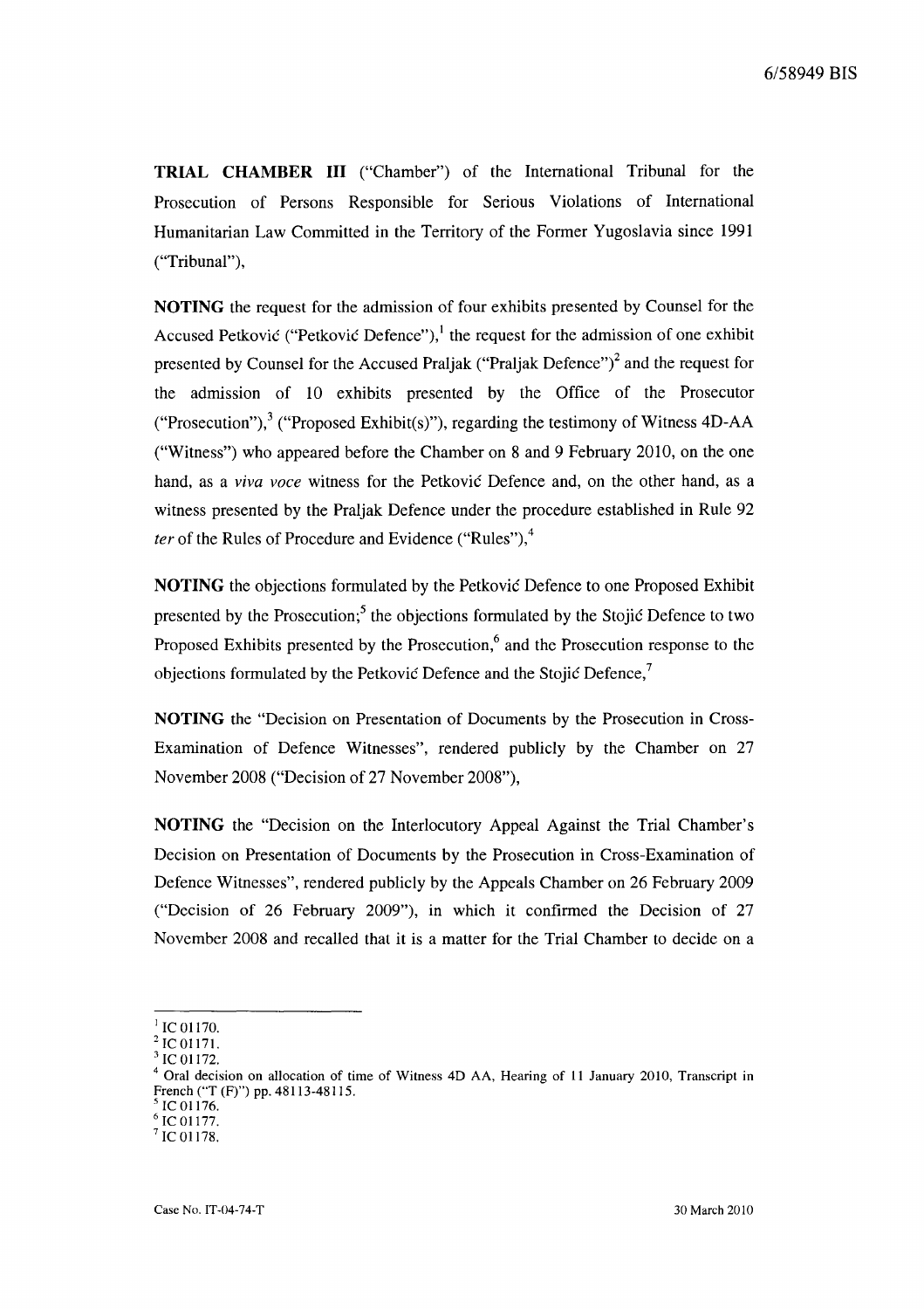case-by-case basis whether or not to admit "new documents" and to what purpose they will be used, $8$ 

**CONSIDERING** with regard to Proposed Exhibits P 11119, P 11152, P 11153, P 11159, P 11160, P 11164 and P 11193, the Chamber notes that the Prosecution seeks their admission on the sole ground that they go to challenging the Witness's credibility,<sup>9</sup>

**CONSIDERING** that the Chamber notes that the Prosecution seeks the admission of Proposed Exhibits P 00376, P 01901 and 4D 01034 as inculpatory evidence, without indicating whether it also intends to seek their admission in order to impeach the Witness's credibility, $10$ 

**CONSIDERING** that the Chamber decides, therefore, to examine the Prosecution request with regard to the Proposed Exhibits P 00376, P 01901 and 4D 01034 as "new documents" only in that they are inculpatory within the meaning of the Decision of 27 November 2008,

**CONSIDERING** that the Stojic Defence opposes the admission of Proposed Exhibits P 01901 and 4D 01034 on the ground that the Prosecution has not demonstrated the existence of exceptional circumstances that would justify the admission of these new documents within the meaning of the Decision of 27 November 2008, $^{11}$ 

**CONSIDERING** that the Petkovic Defence opposes the admission of Proposed Exhibit P 00376 presented by the Prosecution notably on the ground that as it is inculpatory evidence against the Accused Petković, the Prosecution has not demonstrated the existence of exceptional circumstances that would justify the admission of this new document within the meaning of the Decision of 27 November 2008,12

**CONSIDERING** that the Chamber cannot accept the sole argument of the Prosecution according to which the Proposed Exhibits P 00376 and P 01901 are

<sup>8</sup> Decision of 26 February 2009, paras 28 and 29.

IC 01172.

 $10$  IC 01172.

 $11$  IC 01176 and IC 01177.

 $12$  IC 01176.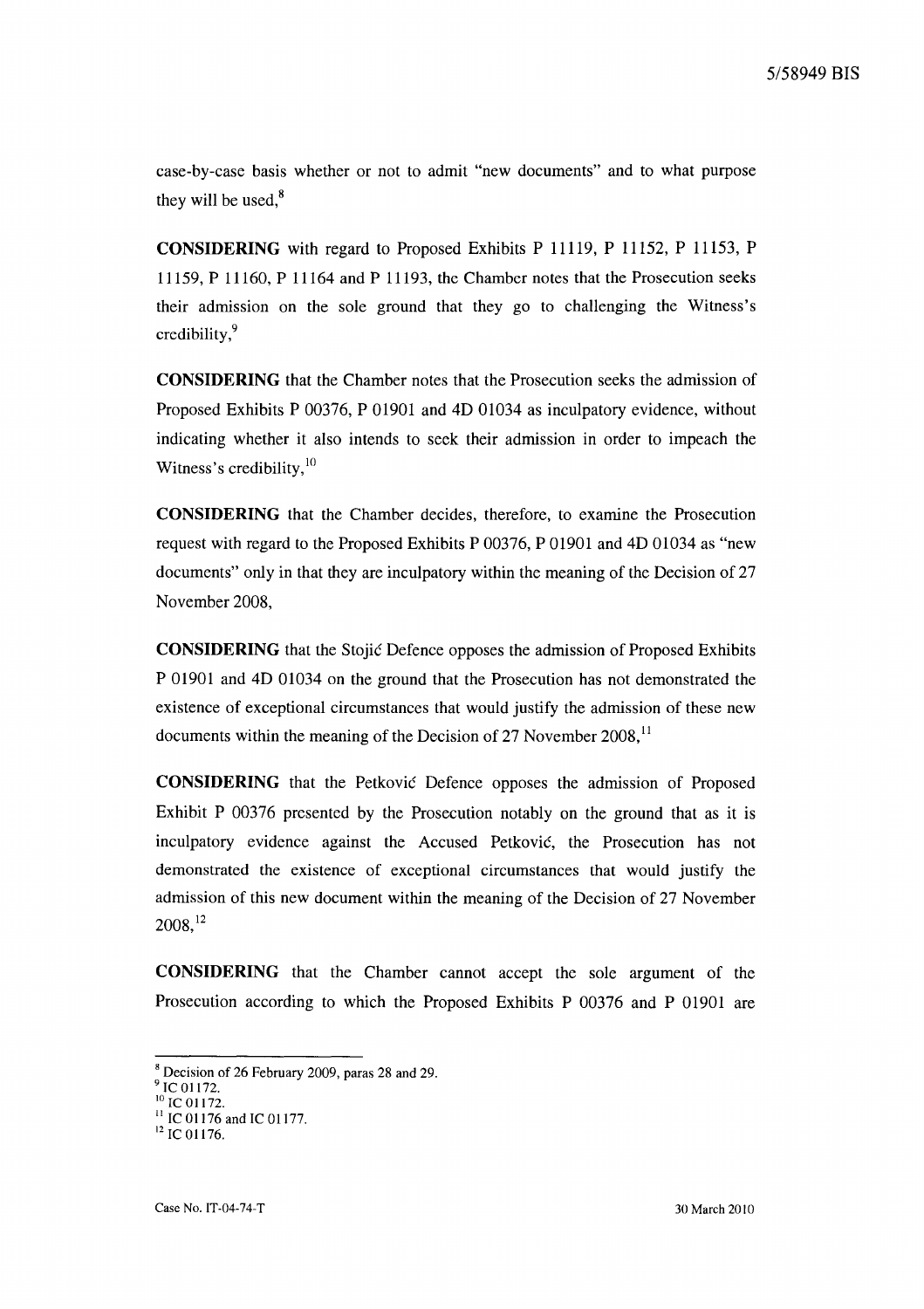linked to the Witness's testimony, in order to justify their admission as inculpatory evidence at this stage of the proceedings,<sup>13</sup>

**CONSIDERING** that the Chamber notes that the Prosecution does not put forward any exceptional circumstance that would justify the admission of Proposed Exhibits P 00376 and P 01901 as inculpatory evidence at this late stage of the proceedings; that the Chamber decides, therefore, that these two Proposed Exhibits are not admissible,

**CONSIDERING** that with regard to the Proposed Exhibit 4D 01034, the Chamber finds that this is a "new document" sought for admission by the Prosecution; that the latter has demonstrated the existence of exceptional circumstances that would justify the admission of this new document within the meaning of the Decision of 27 November  $2008$ ,<sup>14</sup> namely the source and the date on which it acquired this document, the disclosure date to the other parties and the reasons for which it did not present this document until after the close of its case,

**CONSIDERING** that the Chamber notes that the Proposed Exhibit comes from the Petkovic Defence who disclosed it to the Prosecution at the end of the presentation of the Prosecution case when it filed its exhibit list pursuant to Rule 65 *ter* (G) (ii) of the Rules and when it uploaded it onto the *ecourt* system for the Witness's appearance; and in so doing the Prosecution was unable to present it during the presentation of its case since it was not in its possession,

**CONSIDERING,** furthermore, that the Prosecution notes that the Petkovic Defence had informed the other parties of its intention to present the Proposed Exhibit during the hearing of the Witness,

**CONSIDERING** that the Chamber notes that only the Stojic Defence opposes its admission at this late stage of the proceedings without, however, referring to how its admission could cause any prejudice,

**CONSIDERING** that under these circumstances, the Chamber agrees to examine the admissibility of the Proposed Exhibit 4D 01034 presented as inculpatory evidence,

<sup>&</sup>lt;sup>13</sup> Prosecution Notice, pp. 2-5.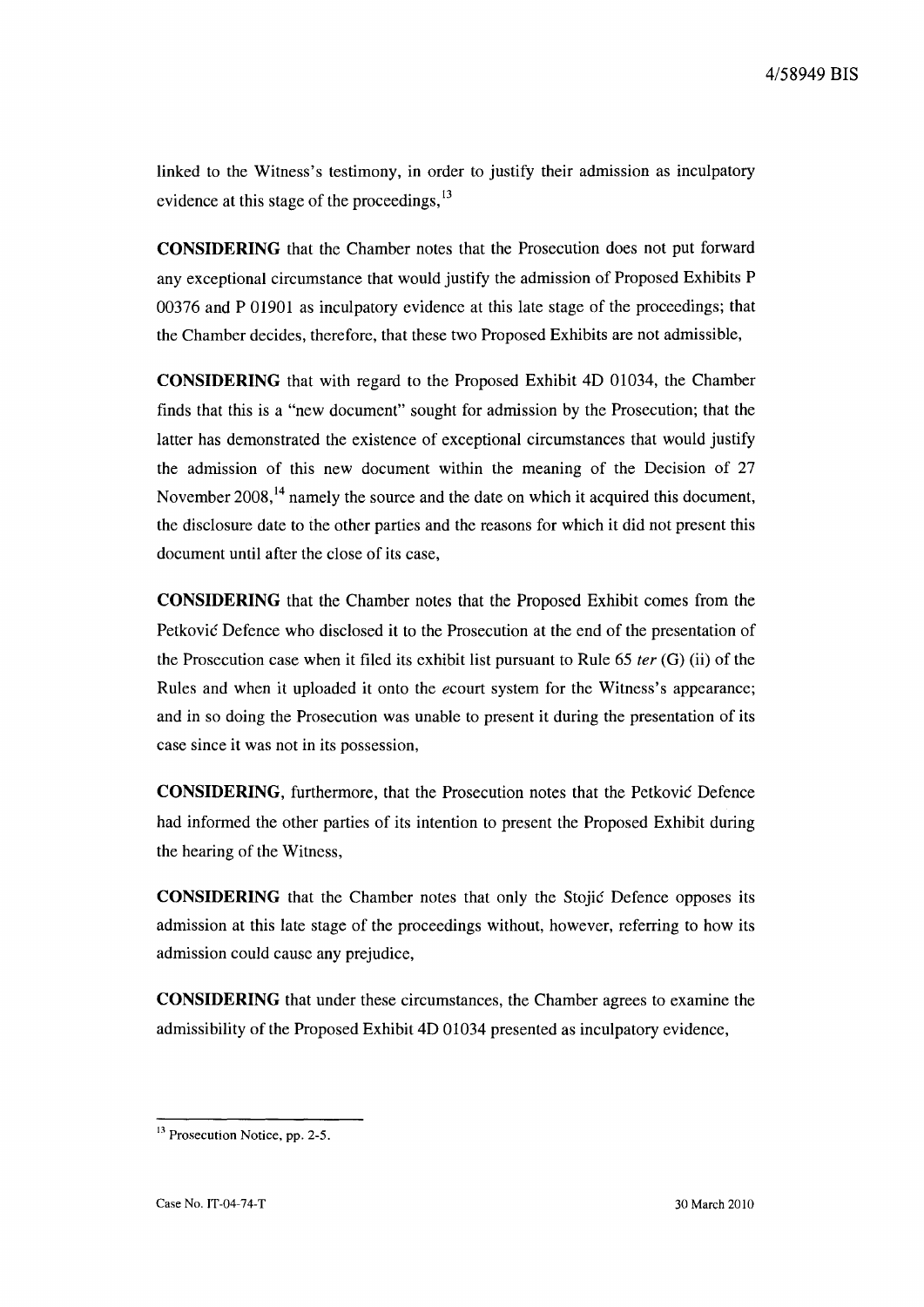**CONSIDERING** that the Chamber has examined each of the Proposed Exhibits on the basis of the admissibility criteria set out in its "Decision on the Admission of Evidence", rendered by the Chamber on 13 July 2006 ("Decision of 13 July 2006") and in the "Decision Adopting Guidelines for the Presentation of Defence Evidence", rendered by the Chamber on 24 April 2008 ("Decision of 24 April 2008")<sup>15</sup>,

**CONSIDERING** that the Chamber decides to admit into evidence the Proposed Exhibits indicated as "Admitted" in the Annex attached to this Order since they were put to Witness 4D-AA and bear sufficient indicia of relevance, probative value and reliability,

**CONSIDERING** that, particularly with regard to the Proposed Exhibit 4D 01034, the Chamber notes that is relevant and has a degree of probative value notably with regard to the military action that took place in Sovići and Doljani on 17 April 1993 and the involvement of the Convicts Battalion and the hierarchical link between it and the Accused Stojic and the Accused Petkovic,

**CONSIDERING** that, consequently, the Chamber decides that in light of the circumstances of this case, it is in the interests of justice to admit the Proposed Exhibit 4D 01034 at this late stage of the proceedings,

**CONSIDERING** that the Chamber decides not to admit into evidence the Proposed Exhibits indicated as "Not Admitted" in the Annex attached to this Order since they are not in accordance with the instructions set forth in the Decisions of 13 July 2006 and of 24 April 2008, for the reasons stated in the Annex attached to this Order,

<sup>&</sup>lt;sup>14</sup> IC 01172 and IC 01178.

<sup>&</sup>lt;sup>15</sup> Guideline No. 8 on the Admission of Documentary Evidence through a Witness.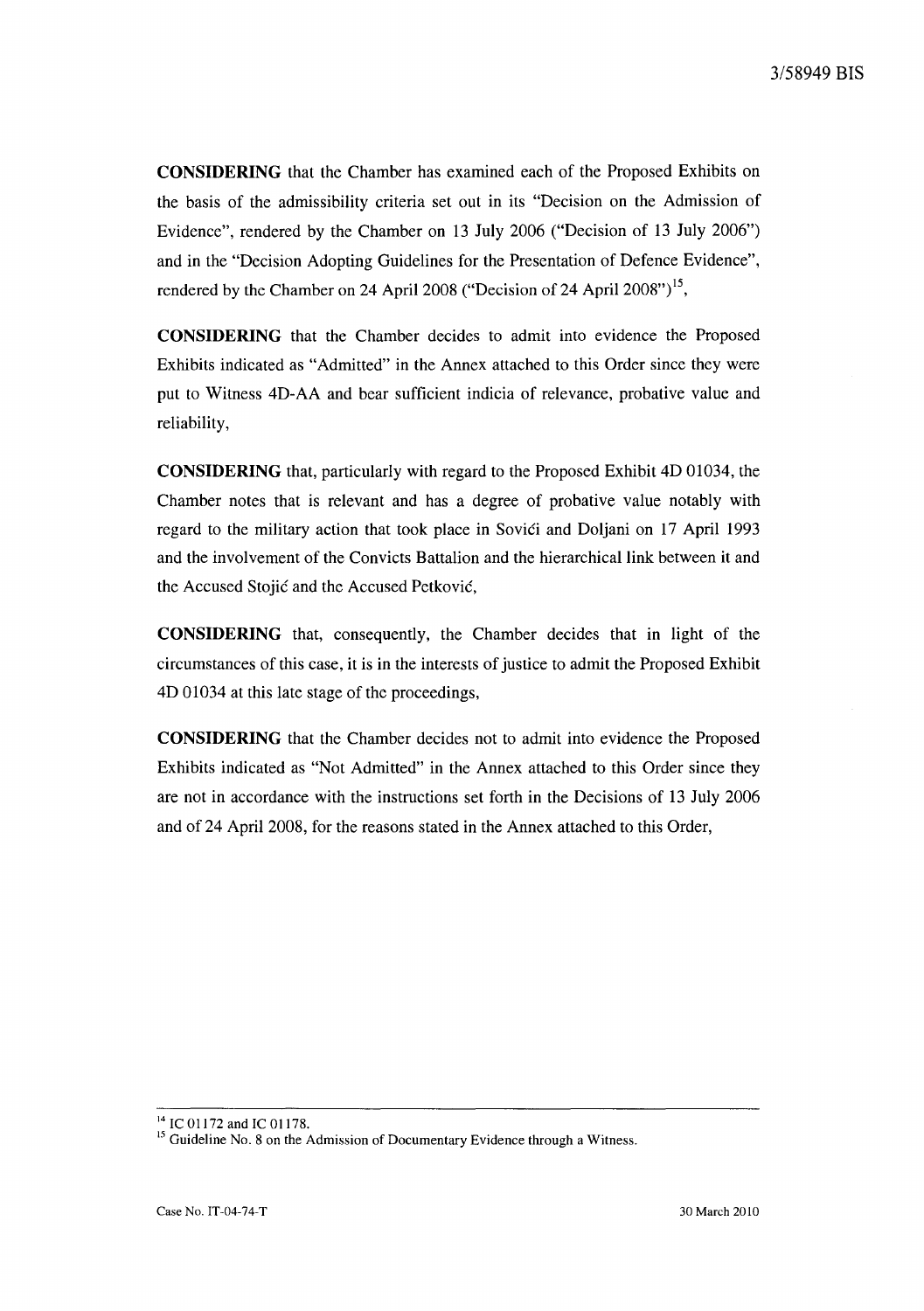## **FOR THE FOREGOING REASONS,**

**PURSUANT TO** Rules 54 and 89 of the Rules,

**GRANTS** the requests of the Petkovic Defence and the Stojic Defence,

**PARTIALLY GRANTS** the request of the Prosecution,

**DECIDES** that it is appropriate to admit into evidence the Proposed Exhibits P 11119, P 11152, P 11153, P 11159, P 11160, P 11164 and P 11193 solely in that they go to casting doubt on the credibility of Witness 4D-AA,

**DECIDES** that it is appropriate to admit into evidence the other Proposed Exhibits presented by the Stojic Defence, the Praljak Defence, the Petkovic Defence and the Prosecution indicated as "Admitted" in the Annex attached to this Order, **AND** 

**DENIES** in all other respects the requests for admission of the Proposed Exhibits presented by the Prosecution for the reasons stated in the Annex attached to this Order,

Done in English and in French, the French version being authoritative.

/signed!

Jean-Claude Antonetti

Presiding Judge

Done this thirtieth day of March 2010

At The Hague

The Netherlands

**[Seal of the Tribunal]**